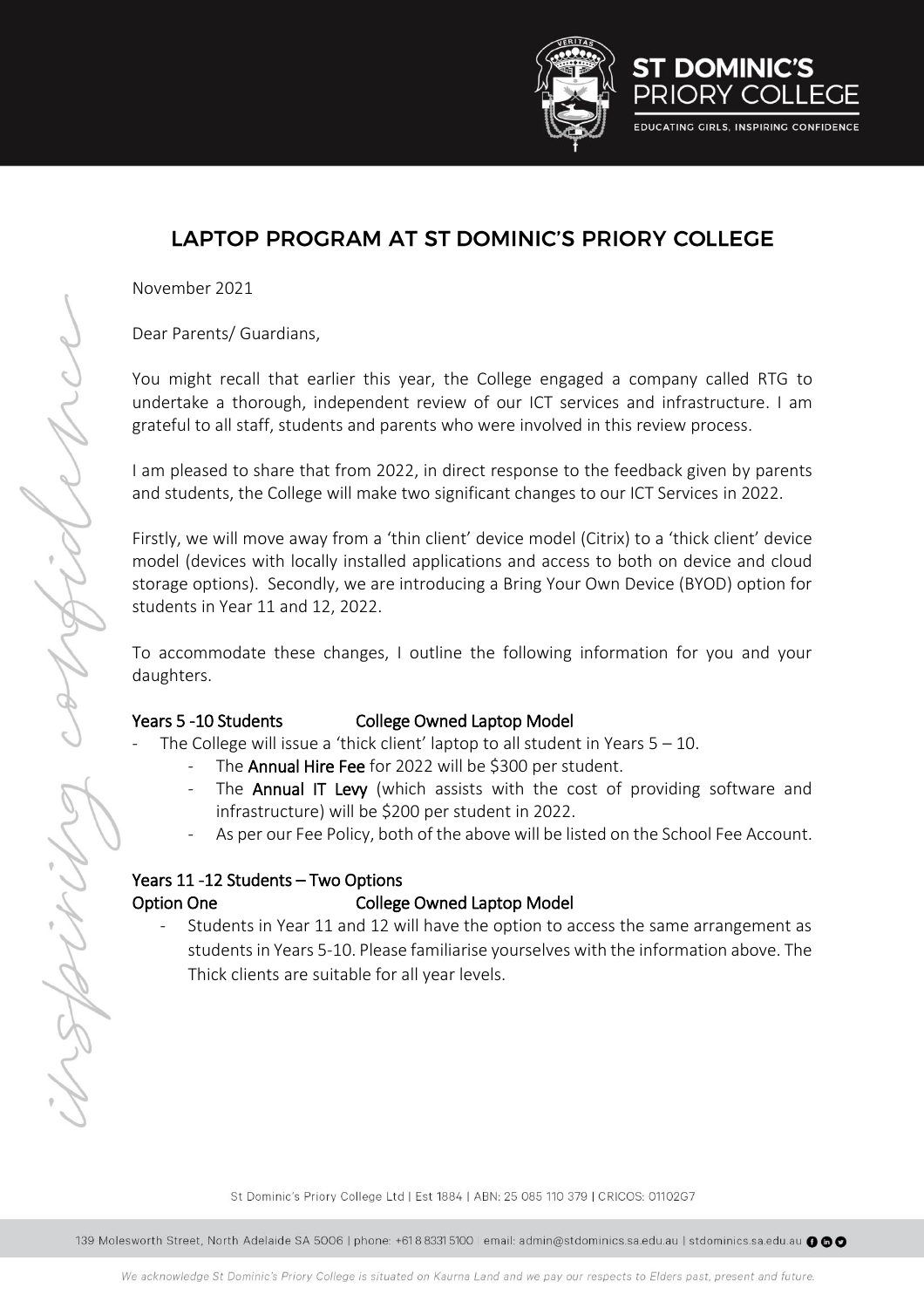



NAV

Wings

### Option Two **BYOD** Model

Students in Year 11 and 12 may opt to bring their own device (BYOD). The BYOD model has some parameters and will impact costs borne by families. The relevant information is detailed in the following document 'The BYOD Agreement'. The Annual IT Levy (which assists with the cost of providing software and infrastructure) will be \$200 per student in 2022 and applies to students who choose the BYOD Model. As per our Fee Policy, both of the above will be listed on the School Fee Account.

If your daughter/s in Year 11 or 12 do not already own a device, we recommend they continue to access the reconfigured College provided laptop device on offer to students in Years 5 to 10 and Year 11 and 12.

If your daughter already owns a laptop or you wish to purchase a new laptop please visit our online IT Portal. The College, along with RTG, have completed some research to provide you with a list recommended device. It is important that you consider this list carefully so as to ensure your daughter's purchase is compatible with our ICT environment. Link: <https://store.rtg.com.au/page/sdpc-online-purchasing-portal-home>

As the College continues to seek ways to improve our IT services, we hope that moving in this new direction will provide students and staff a more flexible approach to their learning and teaching. To support our work in this area we have provided three documents with this correspondence.

- **APPENDIX A** The College ICT Acceptable Use Policy •
- APPENDIX B BYOD Agreement (available to Year 11 and 12 Students)
- APPENDIX C Years 11 and 12 Students Reply •
- APPENDIX D College Owned User Laptop Agreement Reply

Please complete and return Appendix C and if applicable Appendix D to the College by Thursday 11 November.

For further information, please do not hesitate to make contact with the College (Phone: 08 8331 5100).

Kind regards,

Dr Helen Steele

College Principal

St Dominic's Priory College Ltd | Est 1884 | ABN: 25 085 110 379 | CRICOS: 01102G7

139 Molesworth Street, North Adelaide SA 5006 | phone: +618 8331 5100 | email: admin@stdominics.sa.edu.au | stdominics.sa.edu.au @@@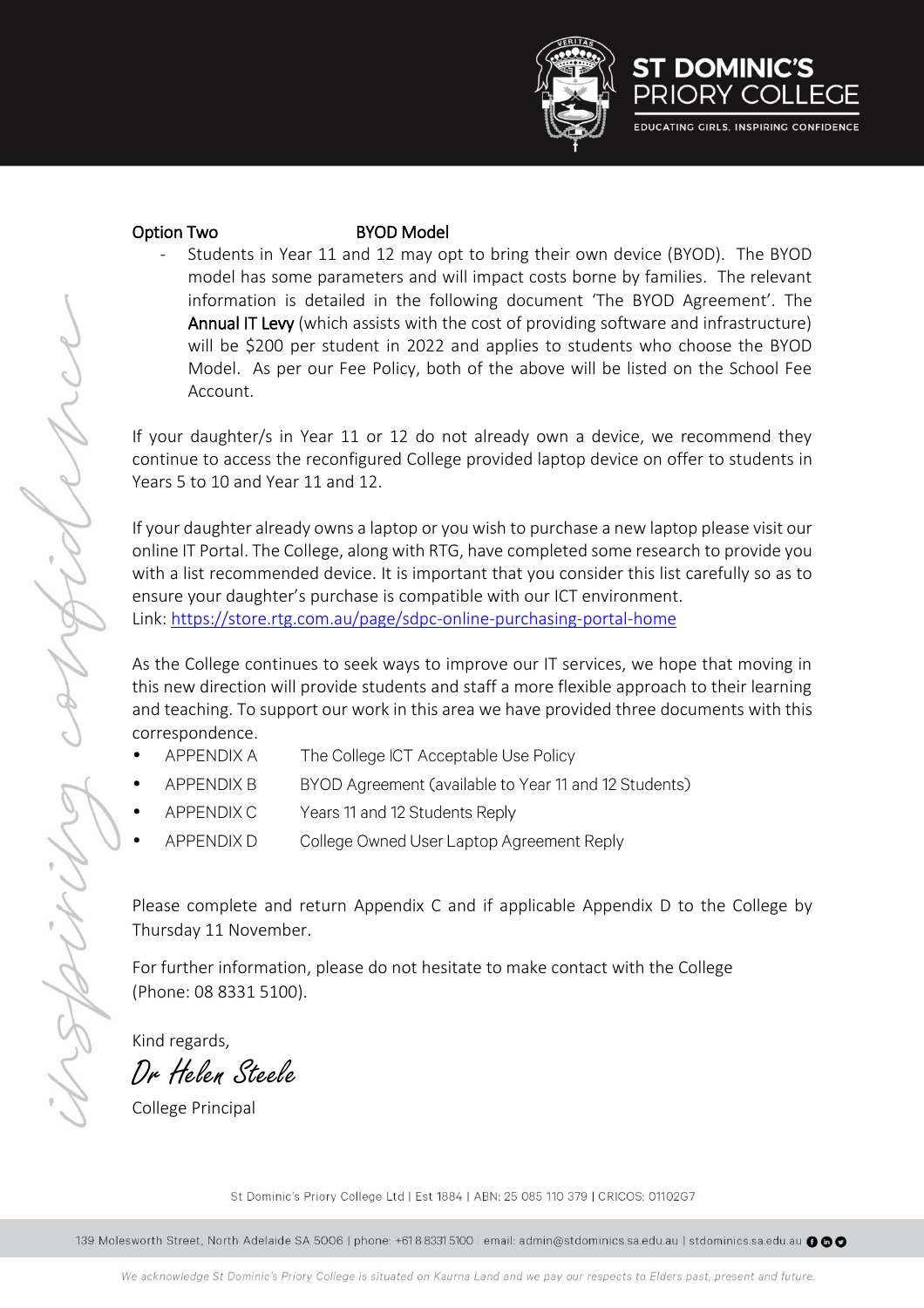

# **APPENDIX A** INFORMATION, COMMUNICATION, TECHNOLOGY (ICT) **ACCEPTABLE USE POLICY**

### **RATIONALE**

While students tend to adopt new technologies quickly, many do not have the experience or knowledge to understand its potential risks. Parents/Guardians, educators, and community members must encourage students to take advantage of the benefits of using technology, whilst recognising and reducing potential risks.

For this reason, 'ICT Acceptable Use' must regularly be revised to address the major challenges regarding appropriate and effective use of the Internet and digital technologies in relation to safety, security, and ethics.

Students are encouraged to use the technology at St Dominic's Priory College in a safe and responsible manner to support their learning. While at the College, it is not provided as a recreational environment or as a means to socialise with others. Regardless of the device used students (College owned or BYOD), students must exhibit acceptable behaviour when at school, school-related events or accessing the school network from home.

For non-related school activities and outside of school hours, parents/guardians are ultimately responsible for setting boundaries and monitoring use of any ICT devices. Parents / guardians must carefully consider how they allow access to the Internet and the amount of 'recreational screen time' provided at home.

### PERSONAL SAFETY

- Students are not to share or publish personal information about themselves or others. This includes names, addresses, phone numbers, school addresses and photos of any student or staff member without express permission from the Principal or delegate.
- All forms of on-line communication can hold potential dangers. Students are not to use any social networking sites at school or school related events unless it relates to a topic of study organised and actively supervised by a teacher. In these cases, parental/ guardian consent is sought prior.
- Students must promptly disclose to a staff member any message received that is inappropriate • or makes the student feel uncomfortable. Cyber bullying/victimisation of any form is considered a serious breach of this policy and will be dealt with accordingly. This is as per the College's documented 'Harassment: Rationale, Procedure & Guidelines' within the 'St Dominic's Priory College Student Wellbeing & Child Protection Policy'. The complete policy is available on the College website and in each student's College Planner.
- The College's Internet is for study purposes only. All internet use is monitored and the access of • inappropriate websites will lead to the loss of this resource.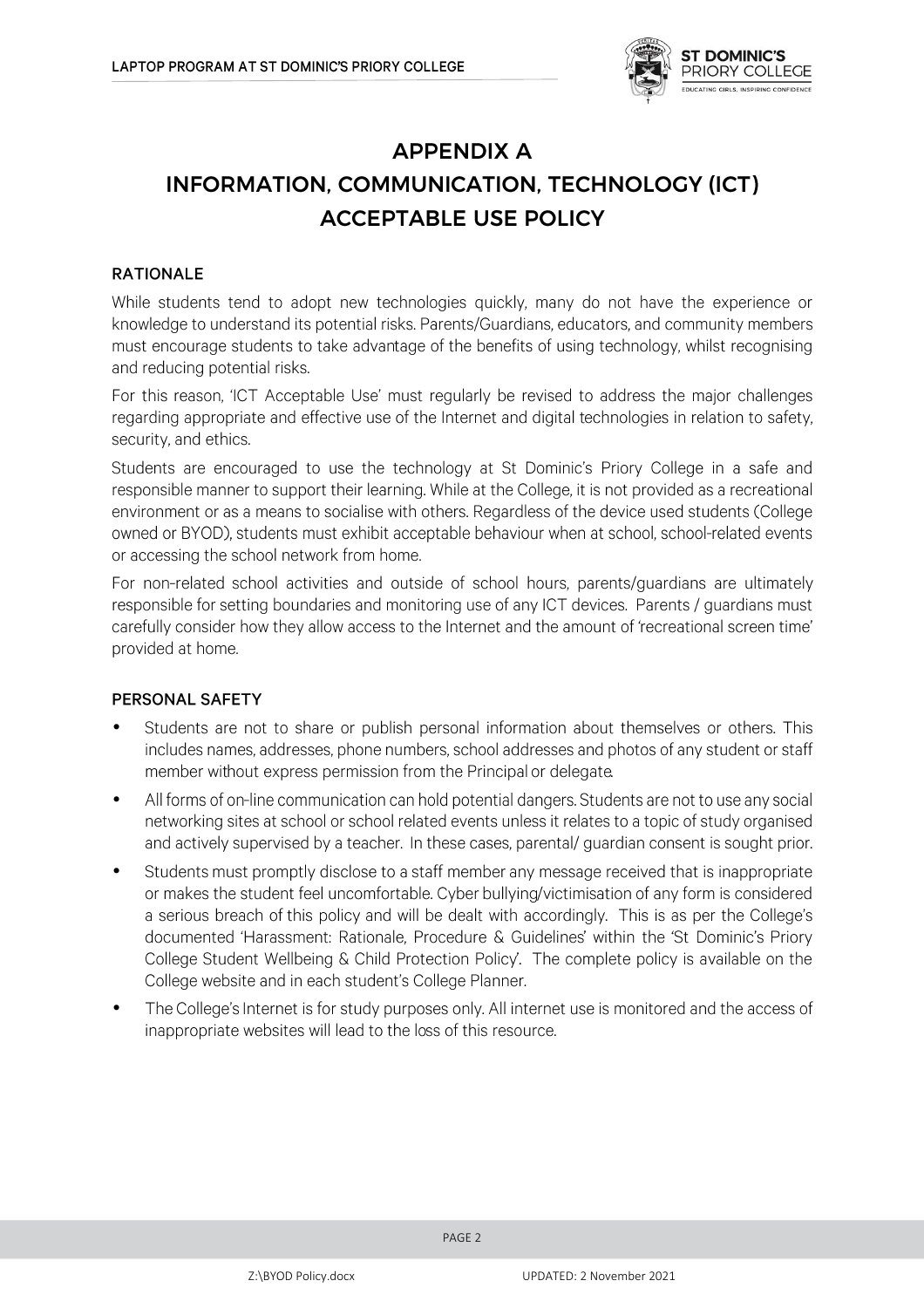

### **SECURITY**

- Students are responsible for their individual accounts and should take precautions to prevent • others from being able to use them. Under no conditions should students provide their password to others.
- Software is available for students to use on computers, while other specialised educational software will be available to download. No student may install, upload or download unauthorised software without permission.
- Students are provided with secure storage areas to save and store appropriate work files. This • area is to be managed by students and will be subject to regular monitoring.
- External networks such as 3G, 4G mobile networks are not permitted. All internet access is • provided by the College through password-protected wireless access points. Phone tethering, sim-related dongles and Virtual Private Networks are not to be used on premises.
- A Virtual Private Network (VPN), is designed, amongst other things, to mask or hide internet • activity. There are legitimate cases for uses of VPNs, however, most casual use of VPNs is to bypass restrictions or filters. The use of VPNs by students is a breach of the this policy.

#### **ETHICS**

- Students will not plagiarise materials found on the Internet. Plagiarism is taking the ideas or writings of others and presenting them as if they were the students' own work.
- Students will use all and handle all technology devices with respect. They are to report all • hardware faults and damage to the college immediately.
- Students are to come prepared to school, with the device fully charged. All electrical power • cords are tagged and tested prior to use onsite. Charging onsite can trigger power outages and therefore this is not permitted.
- Students will be provided with e-mail accounts when required. Official school e-mail accounts must be used appropriately for study purposes and to communicate with any student or staff member. Personal e-mail accounts are not permitted for school use.

Infringement of any of the above responsibilities, or other inappropriate behaviour may result in the withdrawal of access and use of the College's ICT network and parents/guardians will be informed.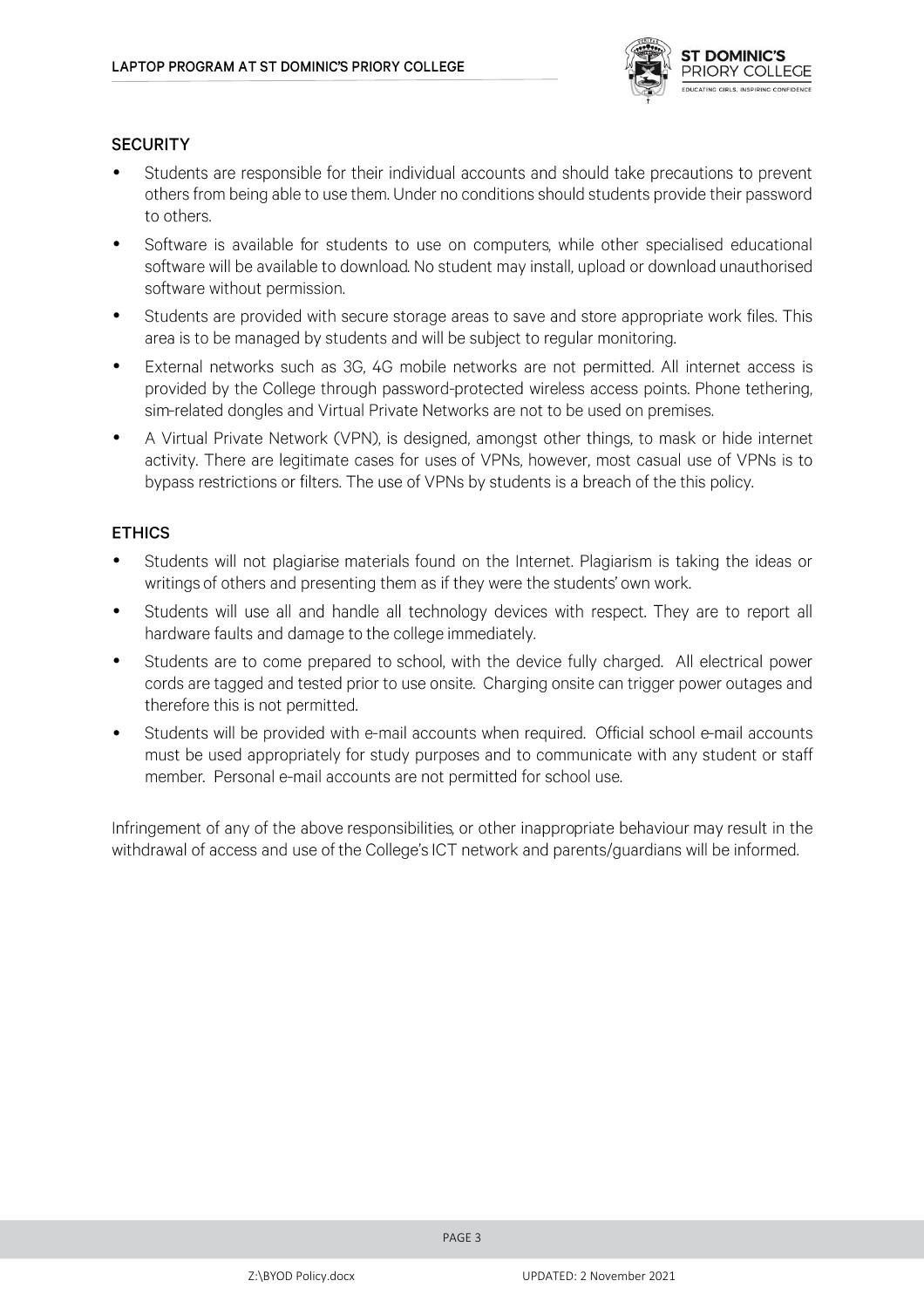

### **APPENDIX B**

# THE BYOD AGREEMENT - YEAR 11 AND 12 STUDENTS

### 1. PURPOSE OF AGREEMENT

This agreement sets out the rights and obligations of students and parents/guardians in relation to the College BYOD Agreement. This agreement should be read in conjunction with the St Dominic's Priory College ICT Acceptable Use Policy which is included in the Student's College Planner and in this communication (APPENDIX A). The BYOD Agreement and ICT Acceptable Use Policy are subject to change.

### 2. PERIOD OF AGREEMENT

Commences Term 1, 2022 Terminates At the end of the student's schooling at St Dominic's Priory College.

### 3. THE ST DOMINIC'S PRIORY COLLEGE BYOD MODEL

From 2022, Year 11 and 12 students have the option of bringing their own laptop to school for the purposes of study (BYOD). If you wish to purchase a device, it is acceptable for parents/guardians to source a device from their preferred vendor or through the St Dominic's Device Portal. The following section includes; Student Commitment (3.1); Fees and Levy (3.2); Acceptable Devices (3.3); Specifications; (3.4) Software and Applications (3.5) and Technical Support (3.6).

- 3.1 The St Dominic's Priory College BYOD Model requires a commitment from students to the following:
	- 3.1.1 Adhering to the specifications as outlined in this agreement.
	- 3.1.2 Acting responsibly with the use of technology at all times.
	- 3.1.3 Providing access of the device to the IT Support Staff to assist with the installation of software, directly related to use of the devices.
	- 3.1.4 Ensuring appropriate virus protection is installed on their laptop.
	- 3.1.5 Taking full responsibility to ensure the laptop is protected.
- 3.2 The College will charge families the Annual IT Levy to assist with the cost of providing software and infrastructure across the College. The 2022 IT Levy is \$200 per student. This will continue to be included on the School Fee Account.
- 3.3 The SDPC BYOD Model requires Laptops with the following specifications:
	- 3.3.1 Purchased within the last 3 years;
	- 3.3.2 MacBook running MacOS Big Sur or above; OR
	- 3.3.3 Windows Laptop or 2-in-1 device running Windows 10 or above
	- 3.3.4 Tablets, Chromebooks and Android devices, are not acceptable.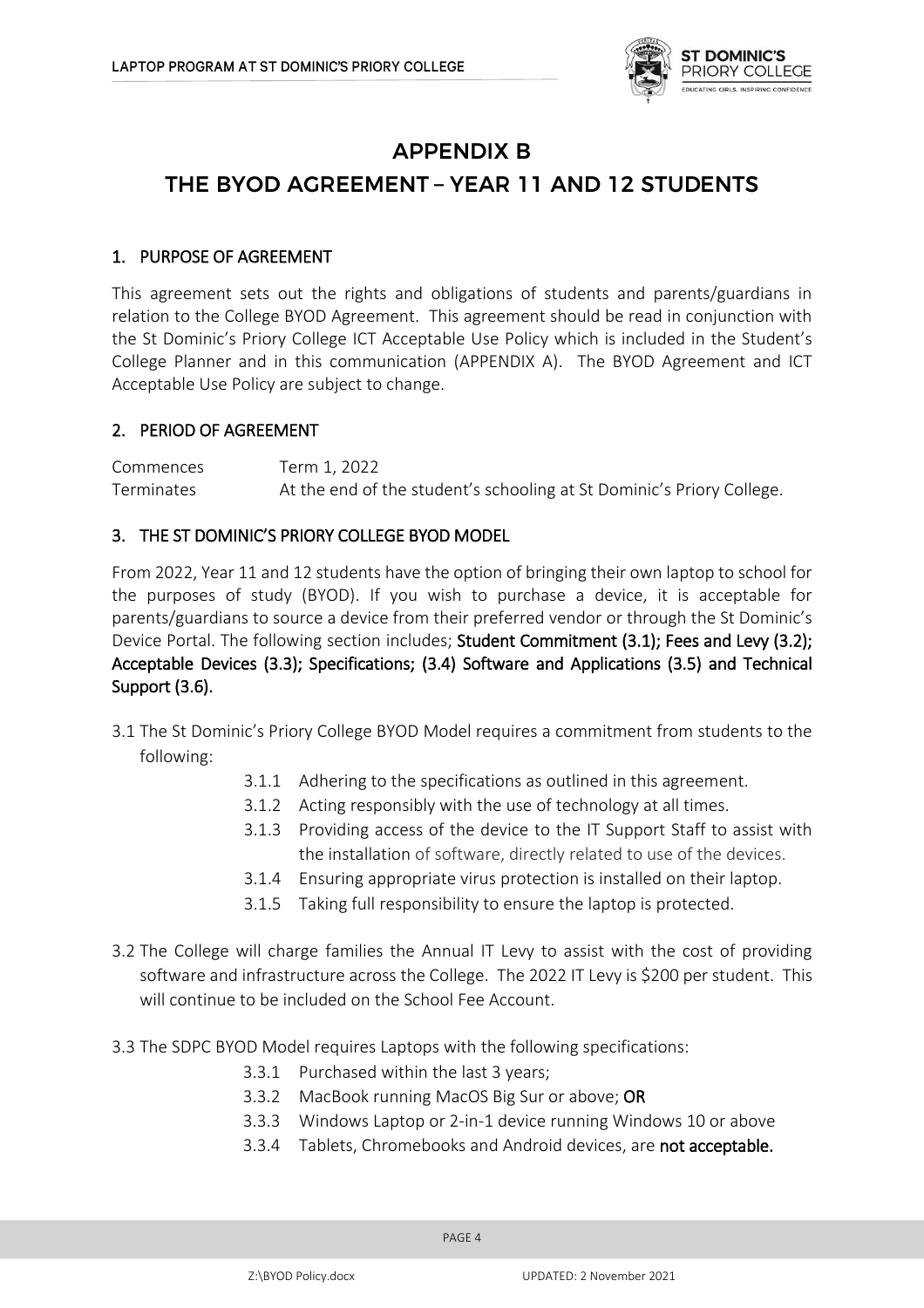

- 3.4 The following specifications ensure that your daughter/s will be able to access all the required applications and have an equitable learning experience.
	- 3.4.1 Battery Life: 6 hours or greater. The battery should have a full threeyear warranty, or can easily have its battery changed/replaced to ensure all-day computing is possible.
	- 3.4.2 Weight and Portability. This needs to be appropriate for the user and also able to be carried in a laptop bag.
	- 3.4.3 Minimum 13" Screen (measured diagonally). Anything smaller than this can impact on eye fatigue, if using the device for prolonged periods of time.
	- 3.4.4 Storage. Most devices currently on the market, come with adequate hard drive space. Cloud storage is also an option, but not all Cloud storage solutions are accessible at school. The College will provide students with access to cloud storage via Microsoft One Drive.
	- 3.4.5 Memory to accommodate more advanced software. A minimum of 8GB of RAM as students wishing to use more advanced software programs will require 8GB of RAM or greater.
	- 3.4.6 Wi-Fi. Almost all new devices or devices purchased within the last three years have a suitable wireless card. If you are unsure, please bring your device into school and the St Dominic's ICT Support Staff will be able to check to ensure the wireless card is suitable
	- 3.4.7 Camera/internal microphone must be accessible.
	- 3.4.8 **Protection** Purchase a sturdy shell-case/cover to protect the device.
- 3.5 The following software and applications information is provided for your information.
	- 3.5.1 Microsoft Office 365. All enrolled students are entitled to access Microsoft Office 365, which allows them to download the latest version of Microsoft Office for free on their own device.
	- 3.5.2 Other applications and software used by students are provided by the College but will need to be downloaded onto each personal device.
	- 3.5.3 Administration Rights. Parents/Guardians are encouraged to give their daughter/s administrator rights to the device so that they can access and download the apps/software as needed. This will also assist our IT Team in providing timely and efficient support.
	- 3.5.4 St Dominic's Priory College does not object to the installation of additional applications and files on the laptops provided that the installed applications and files:
		- 3.5.4.1 Are appropriately licensed (i.e. they do not breach copyright and intellectual property laws – this includes video and music downloads).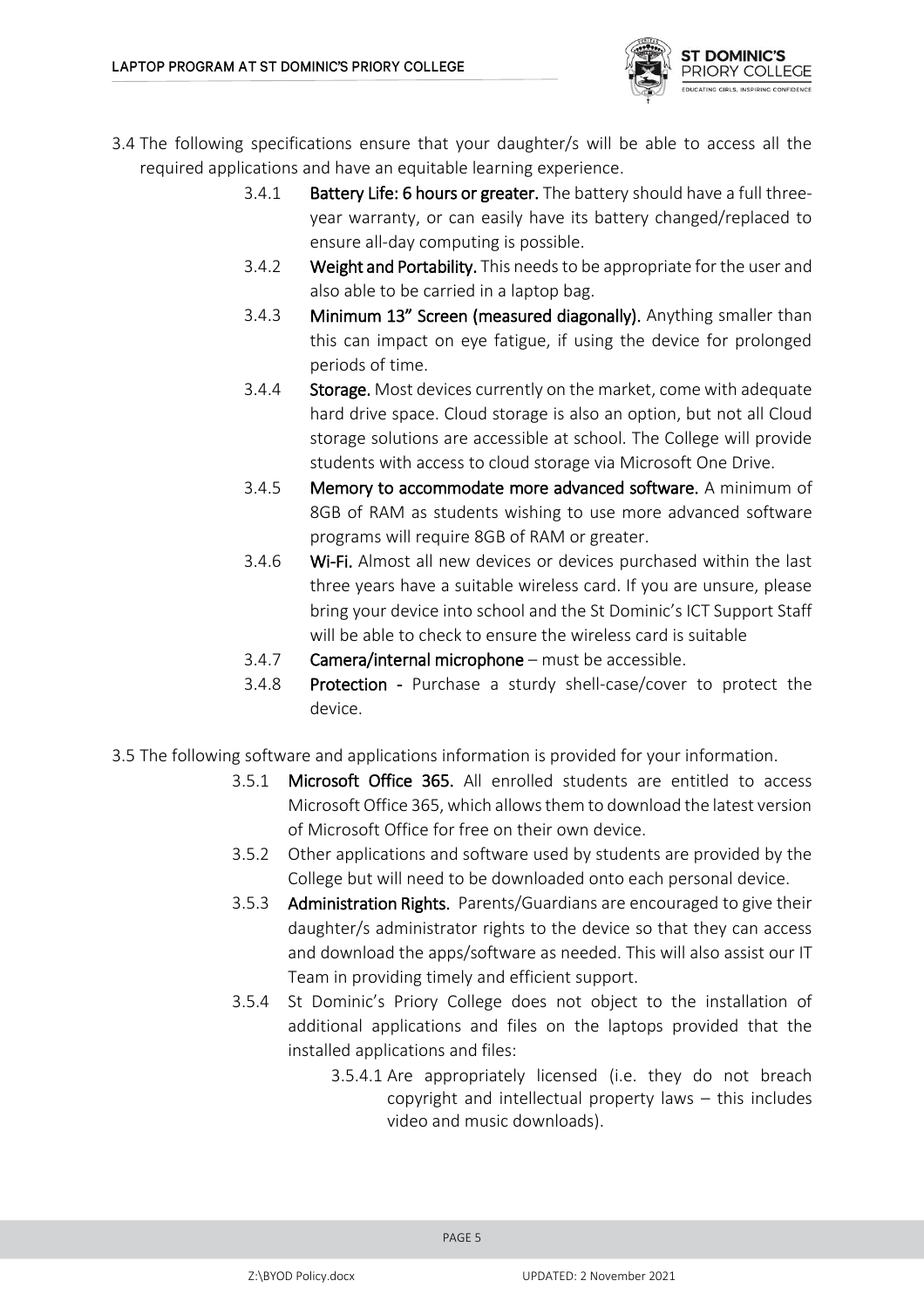

- 3.5.4.2 Are ethically and morally acceptable (including consideration of age-appropriate ratings and compliance and privacy issues).
- 3.5.4.3 Do not affect the efficient functioning of the laptops for educational purposes (i.e. they do not interfere with the speed and storage capacity of the laptop or the problems that might arise from increased battery use).
- 3.5.4.4 Do not impact the College's wireless network.
- 3.5.4.5 Do not interfere with the classroom learning program (i.e. they may only be used in class under specific teacher direction).
- 3.5.4.6 The use of network games is banned (unless authorised by the teacher for educational purposes)
- 3.5.4.7 Ad-hoc networks are not to be created or used. Where there is a contravention of this policy, consequences may apply. Other sanctions may be imposed in line with the St Dominic's Priory College ICT Acceptable Use Policy.
- 3.6 Limited technical support will be available for BYOD laptops through the St Dominic's Priory College IT Support Staff. If you elect to use or buy your own device, please be aware of these important limitations:
	- 3.6.1 The College cannot book repairs on your behalf students will have to arrange all repairs directly with their own computer manufacturer/insurer. This may involve shipping/couriers and/or travel to service centres.
	- 3.6.2 Individual families with a single laptop purchased from an independent supplier will need to use the generic manufacturer helpdesk support line which can involve lengthy phone calls.
	- 3.6.3 If a device requires repair, some devices will be available on loan from the College for a limited time period.
	- 3.6.4 BYOD laptops will only receive very limited technical support e.g., generally only connection to the school wireless network. All other troubleshooting will need to be resolved privately with your computer vendor.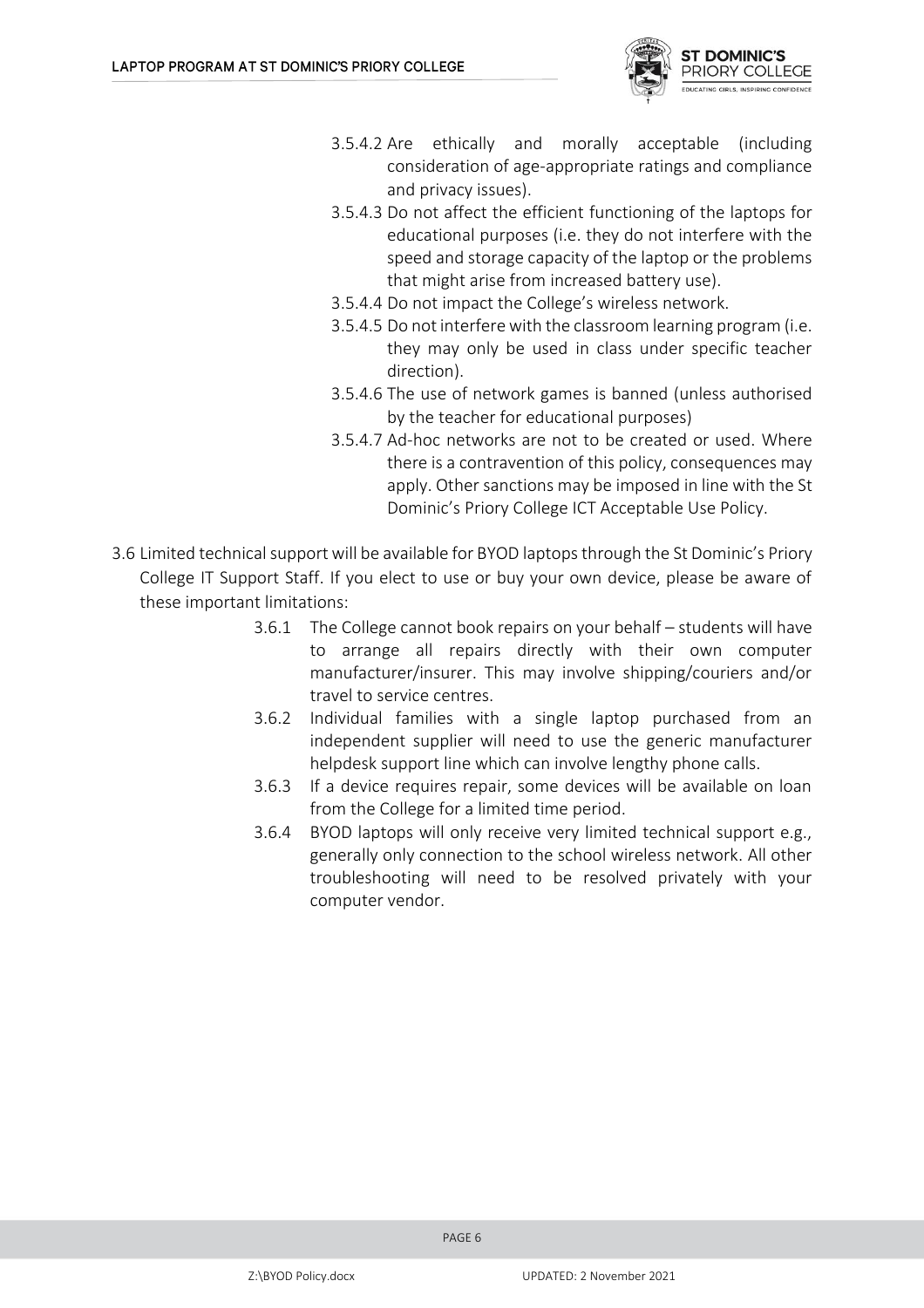

### 4. DIGITAL RESPONSIBILITIES

There are a number of areas of responsibility that all students must take in regards to their digital use. The following provides a list of student responsibilities; Internet Use (Section 4.1); Virus Protection (Section 4.2); Backup and Data Storage (Section 4.3); Battery and Charging (Section 4.4); Caring for your Laptop (Section 4.5).

- 4.1 Students can access the internet through the school's network whilst on site. This will be monitored and subject to strict filtering, which is in place to meet our child safeguarding obligations.
	- 4.1.1 Students are reminded that inappropriate download attempts can be detected when the devices are connected to the school's network. This may result in breaches to the St Dominic's Priory College ICT Acceptable Use Policy.
	- 4.1.2 Parents/Guardians must carefully consider how they allow access to the internet at home. Wireless access can be limited through the router being turned off at times when you do not want to allow online activity. Also cabled access in a more open home setting, allows greater information to be sought by parents/guardians about what is being accessed via the web.
	- 4.1.3 External networks such as 3G, 4G mobile networks are not permitted. All internet access is provided by the College through password-protected wireless access points. Phone tethering, simrelated dongles and Virtual Private Networks are not to be used on premises.
	- 4.1.4 A Virtual Private Network (VPN), is designed, amongst other things, to mask or hide internet activity. There are legitimate cases for uses of VPNs, however, most casual use of VPNs is to bypass restrictions or filters. The use of VPNs by students in our school is a breach of the "ICT Acceptable Use Policy". Internet filter systems, like those set up in our school, are used to keep students safe. Students using VPNs to bypass these restrictions, intentionally or inadvertently, are putting themselves and the College community at great risk of cyber infiltration.
	- 4.1.5 Many 'free' VPN services, and even some paid services, are very deceptive and dangerous. They may include inappropriate imagery in the form of advertising, or simply steal personal information, like credentials and even identity. There are significant issues with viruses or malware from the use of VPN software. These are just some of the reasons the College has always disallowed the use of VPNs.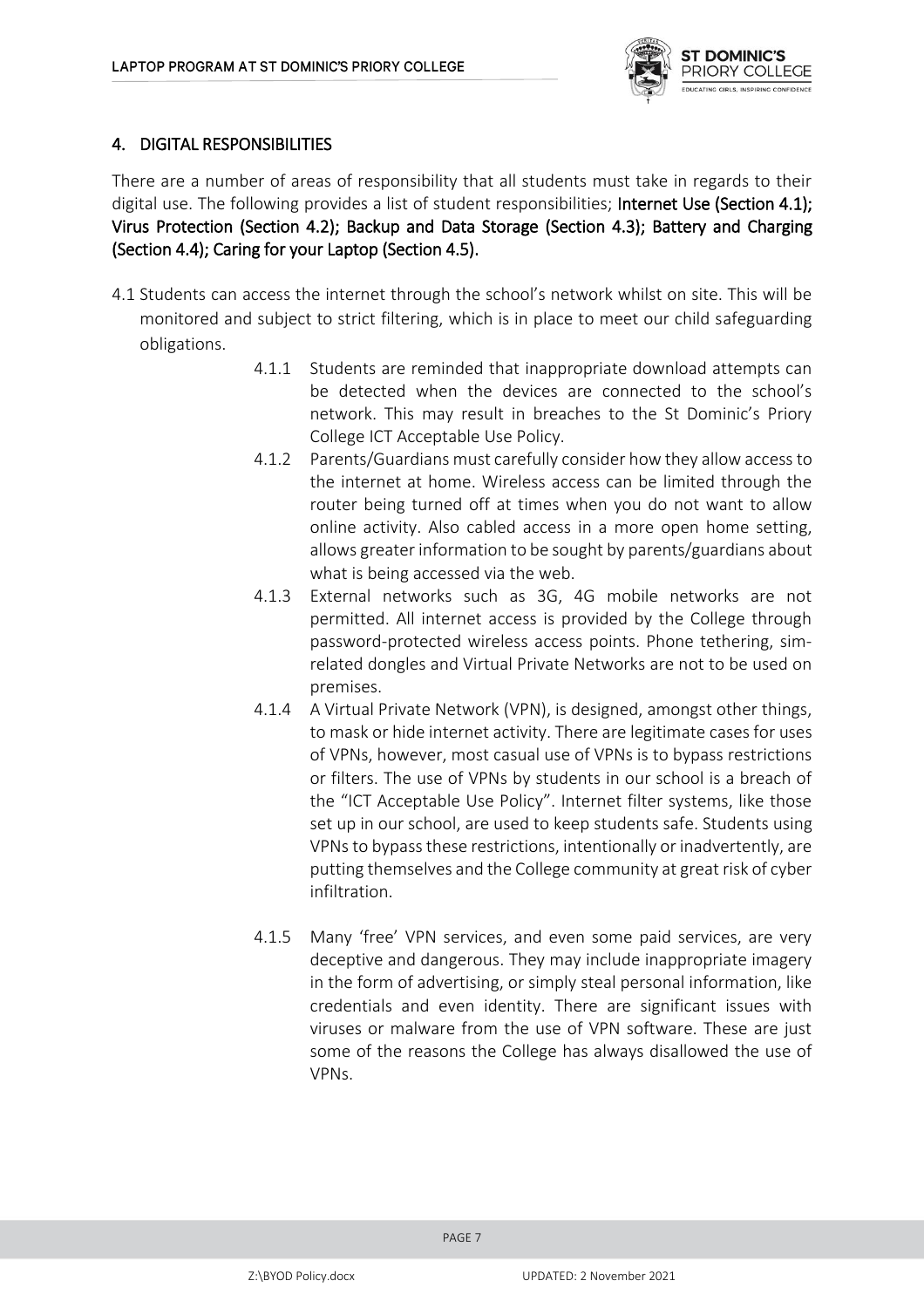

- 4.2 All students must ensure that they have appropriate virus protection installed on their device.
	- 4.2.1 Windows Defender Antivirus is already pre-installed on all Windows laptops and is a suitable virus protection.
	- 4.2.2 If a student device attempts to connect to the school network and is found to have a virus, the student will be notified immediately and access will be denied until the device has been cleared of any threat. It is important to note that Viruses can enter laptops through removable media such as CDs, DVDs, MP3 Players, mobile phones, Bluetooth devices, USB memory sticks, emails, the internet (including web browsing, File Transfer Protocol (FTP) programs, online games and chat rooms).
	- 4.2.3 To ensure protection against Viruses the College provides the following Tips: Students must:
		- 4.2.3.1 Not open any files attached to suspicious or unknown emails.
		- 4.2.3.2 Exercise caution when downloading files from the Internet.
		- 4.2.3.3 Save downloaded files to the laptop's hard disk and run the virus scanner on the files before opening them.
		- 4.2.3.4 Delete chain and junk emails. Do not forward or reply to any of these.
		- 4.2.3.5 Never reply to junk email, commonly referred to as 'Spam'.
		- 4.2.3.6 Be aware that hundreds of viruses are discovered each month. Run your virus scan regularly.
		- 4.2.3.7 Remember that if in doubt, they can ask the St Dominic's Priory College IT Support Staff for advice.
- 4.3 It is important for each student to keep backups of their critical work. The College will not be held responsible for lost work due to a failure to backup. There are a number of options students can consider:
	- 4.3.1 Work can be stored on the laptop C Drive and this should be regularly backed up.
	- 4.3.2 Work can also be stored on the student's personal drive on the school network.
	- 4.3.3 The use of Office 365 OneDrive is now a viable option for storing files and as it is cloud storage, it gives ease of access to all stored information both on and off campus.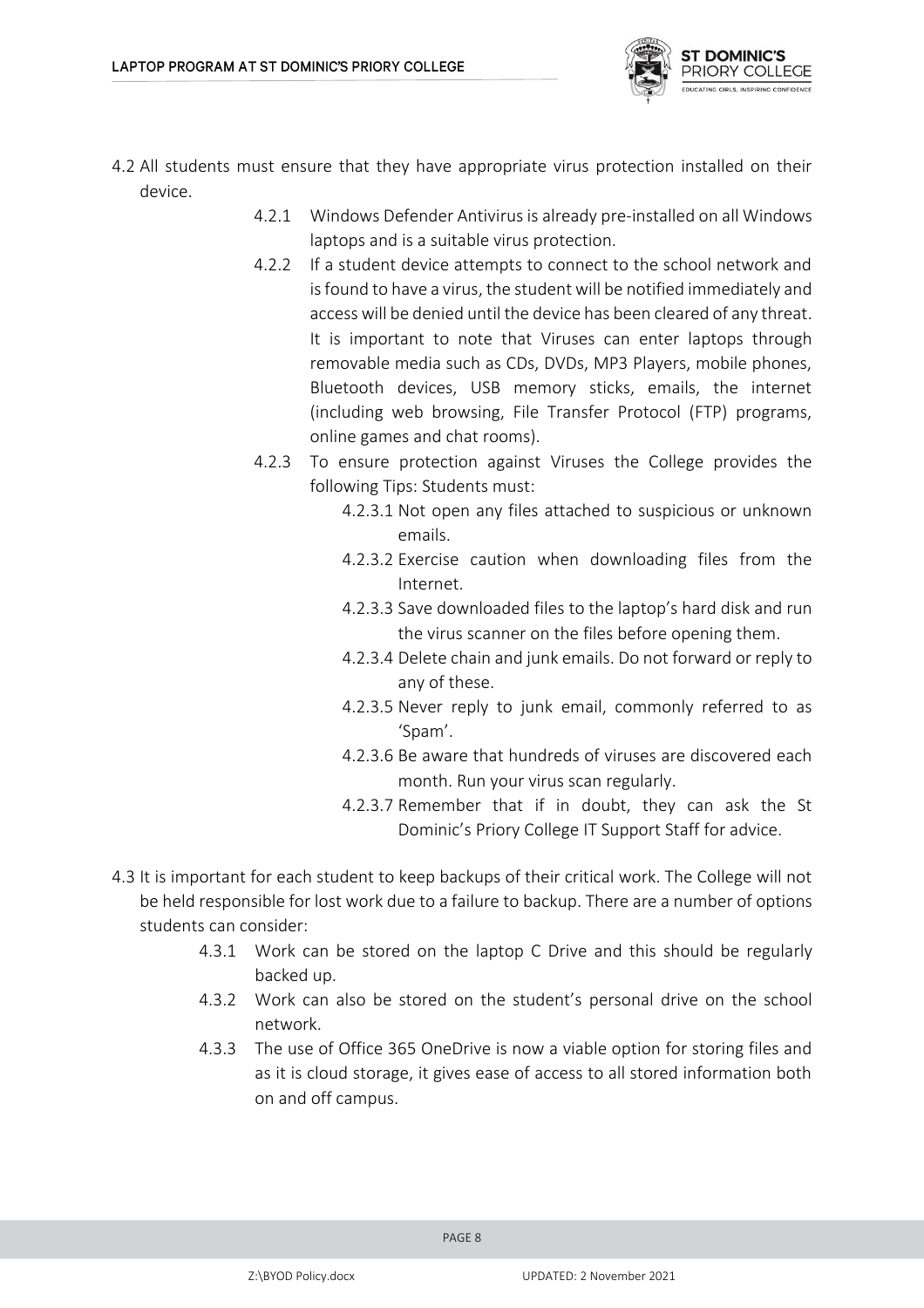

4.4 Battery and Charging

- 4.4.1 Students must bring their laptop to school each day fully charged.
- 4.4.2 Students will not be permitted to recharge laptops at school. Loan chargers or batteries will not be available.
- 4.4.3 Students may need to adjust their power settings to ensure that their device will last the full day.

4.5 The following provides useful information for caring for your Laptop.

- Always store your laptop in a bag/case when not in use. •
- Be careful when putting the laptop in the car or bus; that no other items are on top of it and • nothing will roll on to the laptop.
- Laptops should be stored carefully in your locker when not in use. Do not to leave your laptop in • an unattended or unsecured location.
- Do not wrap the cord too tightly around the power adapter or the cord will become damaged. •
- Try to avoid moving your laptop around when it is on. Before switching it on, gently place your • laptop on a stable surface and then switch it on.
- Connect your power adapter only to your laptop.
- Do not step on your power cord or place heavy objects on top of it. Keep your cord away from • heavy traffic areas.
- When unplugging the power cord, pull on the plug itself, rather than the cord. •
- Avoid exposing your laptop to: •
	- Direct sunlight or sources of heat such as desk lamps.
	- Dust, dirt, rain, liquids or moisture.
	- Heavy shock or vibration.
- Laptop screens are delicate and they do not like being poked, prodded, pushed or slammed. • Never pick up your laptop by its screen. Do not slam the screen closed and always be gentle when putting your laptop down. Ensure that nothing is left on the keyboard before closing the lid. Serious, expensive damage to the screen may result.
- To clean your LCD screen: •
- Switch off your laptop.
- Lightly dampen a non-abrasive cloth with water and gently wipe the screen.
- Do not directly apply water or cleaner to the screen and avoid applying pressure to the screen.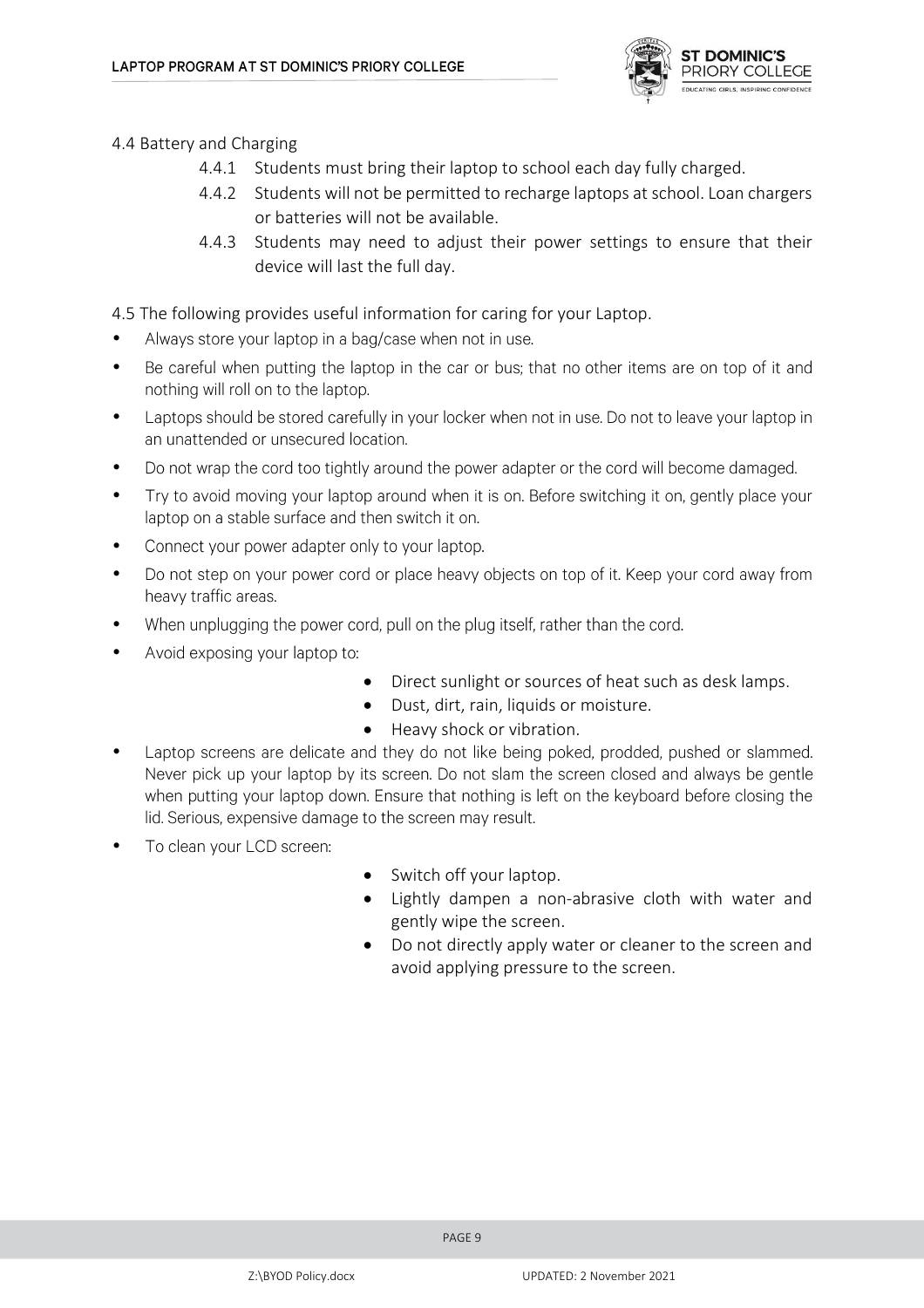

### **APPENDIX C** YEARS 11 AND 12 STUDENTS REPLY

Parents and students are asked to complete and sign the REPLY and return to the College by Thursday 11 November.

From 2022, students in Years 11 and 12 will have the choice of two Laptop options:

#### OPTION 1

Students will be issued with a College owned laptop device, as currently occurs. Parent/Guardians will not need to complete any further Laptop Agreement paperwork. The current laptops will be 'unlocked' and turned into thick clients, allowing more autonomy for students to personalise their settings.

The annual hire fee for 2022 will be \$300 per student. Please note, the College will continue to charge families an annual IT levy to assist with the cost of providing software and infrastructure across the College. The 2022 IT levy will be \$200 per student. The hire fee and IT levy will be included on the School Fee Account.



I/ we consent to **OPTION 1** and wish to continue with our daughter accessing the College owned laptop device.

- I am aware and have completed the paperwork, committing to the College Owned Laptop Agreement (APPENDIX D).
- I confirm that I have read, understood and agree to abide by the ICT Acceptable Use Policy -Appendix A.
- I acknowledge that this agreement is valid for the duration of my daughter/s enrolment at St Dominic's Priory College, and that the above charges may be subject to change in line with inflation and/or provider cost increases during that time.

#### OPTION 2

Students in Year 11 and 12 have the option to bring their own device (BYOD). The SDPC BYOD Model is outlined in APPENDIX B, The BYOD Agreement - Year 11 and 12 Students. Students who choose the BYOD Model must understand and adhere to all sections of the Agreement.

The annual IT levy will still apply to assist with the cost of providing software and infrastructure across the College. The 2022 IT levy will be \$200 per student. This will continue to be included on the School Fee Account.



I/we consent to OPTION 2 and will provide our daughter/s with a device that meets the College's minimum specifications requirements as outlined in The BYOD Agreement – Year 11 and 12 Students.

- I confirm that I have read, understood and agree to abide by The BYOD Agreement Year 11 and 12 Students – Appendix B.
- I confirm that I have read, understood and agree to abide by the ICT Acceptable Use Policy -Appendix A.

I/We acknowledge that this agreement is valid for the duration of my daughter/s enrolment at St Dominic's Priory College, and that the above charges may be subject to change in line with inflation and/or provider cost increases during that time.

| Student's<br><b>Full Name:</b> |       | Parent/Guardian's<br><b>Full Name:</b> |  |
|--------------------------------|-------|----------------------------------------|--|
| Student's<br>Signature:        |       | Parent/Guardian's<br>Signature:        |  |
| 2022<br>Year Level:            | Date: | <b>Account Code</b><br>(if known):     |  |